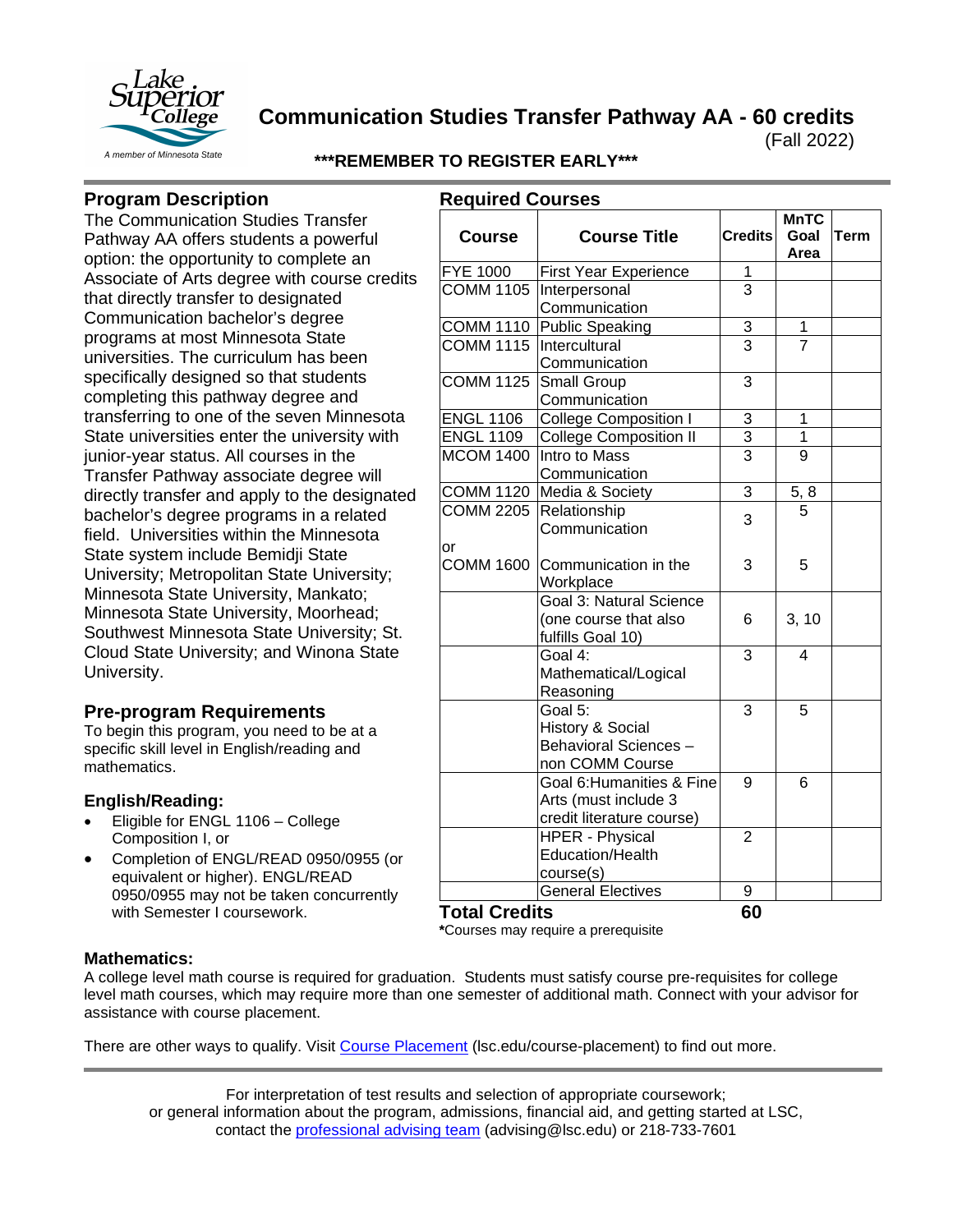

# **Communication Studies Transfer Pathway AA - 60 credits**

(Fall 2022)

#### **\*\*\*REMEMBER TO REGISTER EARLY\*\*\***

### **Program Outcomes**

A student completing Lake Superior College's Minnesota State Communication Studies Transfer Pathway and transferring into a designated bachelor's program in communication at a Minnesota State university will have junior standing and may complete the bachelor's degree within an additional 60 credits. You will be able to transfer to the following designated majors at Minnesota State universities:

#### At Metropolitan State University:

Bachelor of Arts, Professional Communication

- Organizational Communication
- Public Relations Minimum program admission requirement: Completed CMST – Transfer Pathway AA with minimum GPA of 2.0

#### At Minnesota State, Mankato:

Bachelor of Science, Communication Studies Minimum program admission requirement: Completed CMST – Transfer Pathway AA with minimum GPA of 2.0

#### At Minnesota State, Moorhead:

Bachelor of Arts, Communication Studies

- Career-Adaptive Communication
- Event Planning and Promotion
- Communication Training and Development
- Sales Communication
- Sports Communication

Minimum program admission requirement: Completed CMST – Transfer Pathway AA with minimum GPA of 2.0

#### At Southwest State University:

Bachelor of Arts, Communication Studies

- General Communication Studies
- Public Relations

Minimum program admission requirement: Completed CMST – Transfer Pathway AA with minimum GPA of 2.0

#### At St. Cloud State University:

Bachelor of Arts, Communication Studies

- Relational Communication
- Intercultural Communication
- Persuasion and Advocacy
- Leadership and Organizational Communication
- Comprehensive Emphasis

Bachelor of Science, Communication Studies Interdepartmental

Bachelor of Arts, Communication Studies Supplementary

Minimum program admission requirement: Completed CMST – Transfer Pathway AA with minimum GPA of 2.0